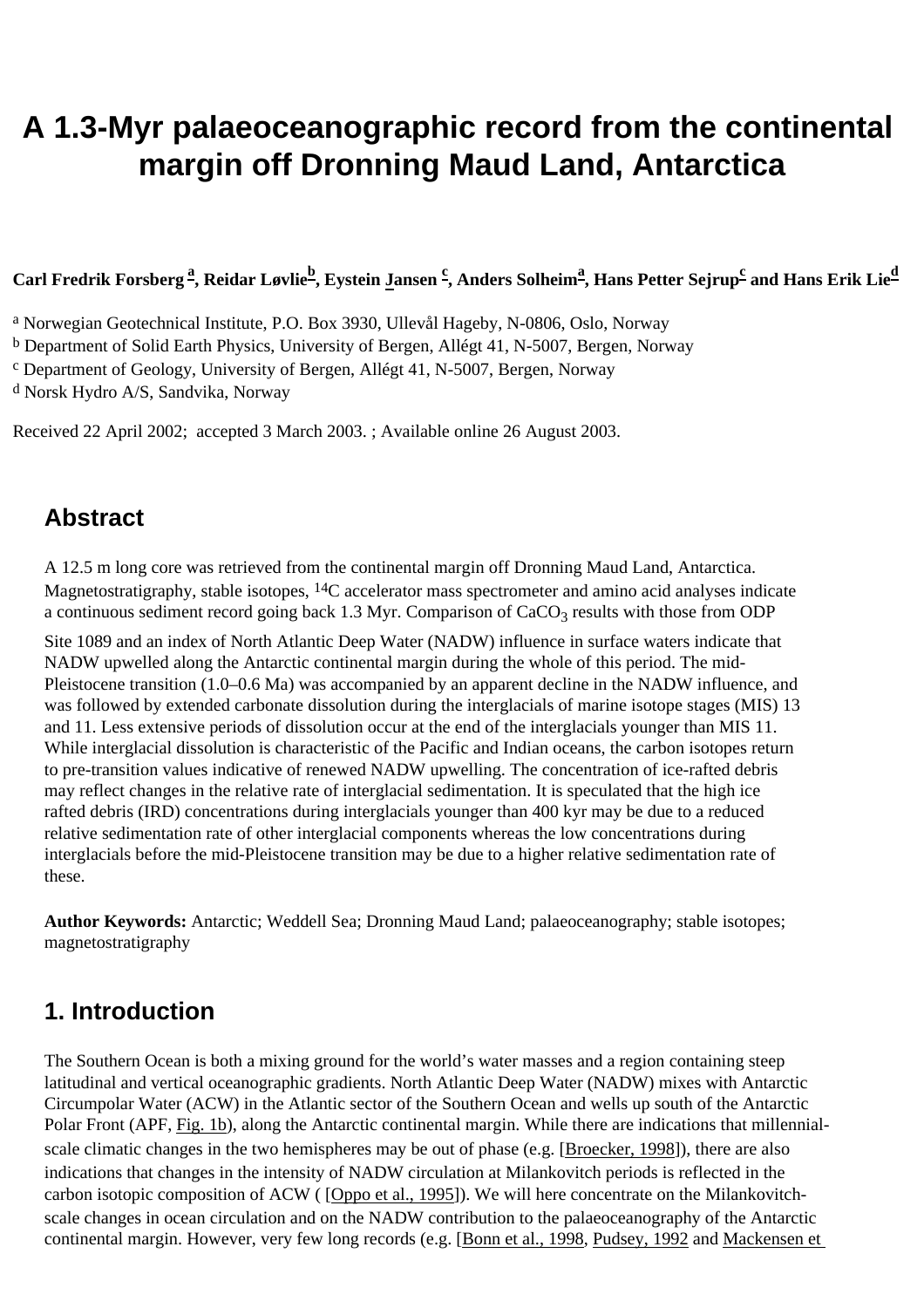[al., 1989](#page-0-0)]) have been published from the continental slope of the Atlantic sector of Antarctica. Of these, only one record, to the author's knowledge, ( [\[Mackensen et al., 1989\]](#page-0-0)) extended back past the Brunhes– Matuyama geomagnetic reversal, but this record exhibited an apparently disturbed interval between marine isotope stages (MIS) 13 and 9 that made it difficult to interpret.



Fig. 1. (a) Location map showing the position of core AN9306-SC1 and an index map. (b) Hydrography of the Atlantic sector of the Antarctic continental margin.

[\[Kanfoush et al., 2000](#page-0-0)] use records of ice-rafted debris (IRD) concentrations from the last glacial cycle in cores from the South Atlantic to indicate that periods of increased iceberg production from the Antarctic Ice Sheet (AIS) coincide with periods of increased NADW flow. While the core we present from the continental margin off Dronning Maud Land does not have the same temporal resolution as the cores studied by [\[Kanfoush et al., 2000](#page-0-0)], it carries a continuous record that extends back to 1.3 Ma. We use this core to indicate that waters along the Antarctic continental margin have been influenced by NADW for most of this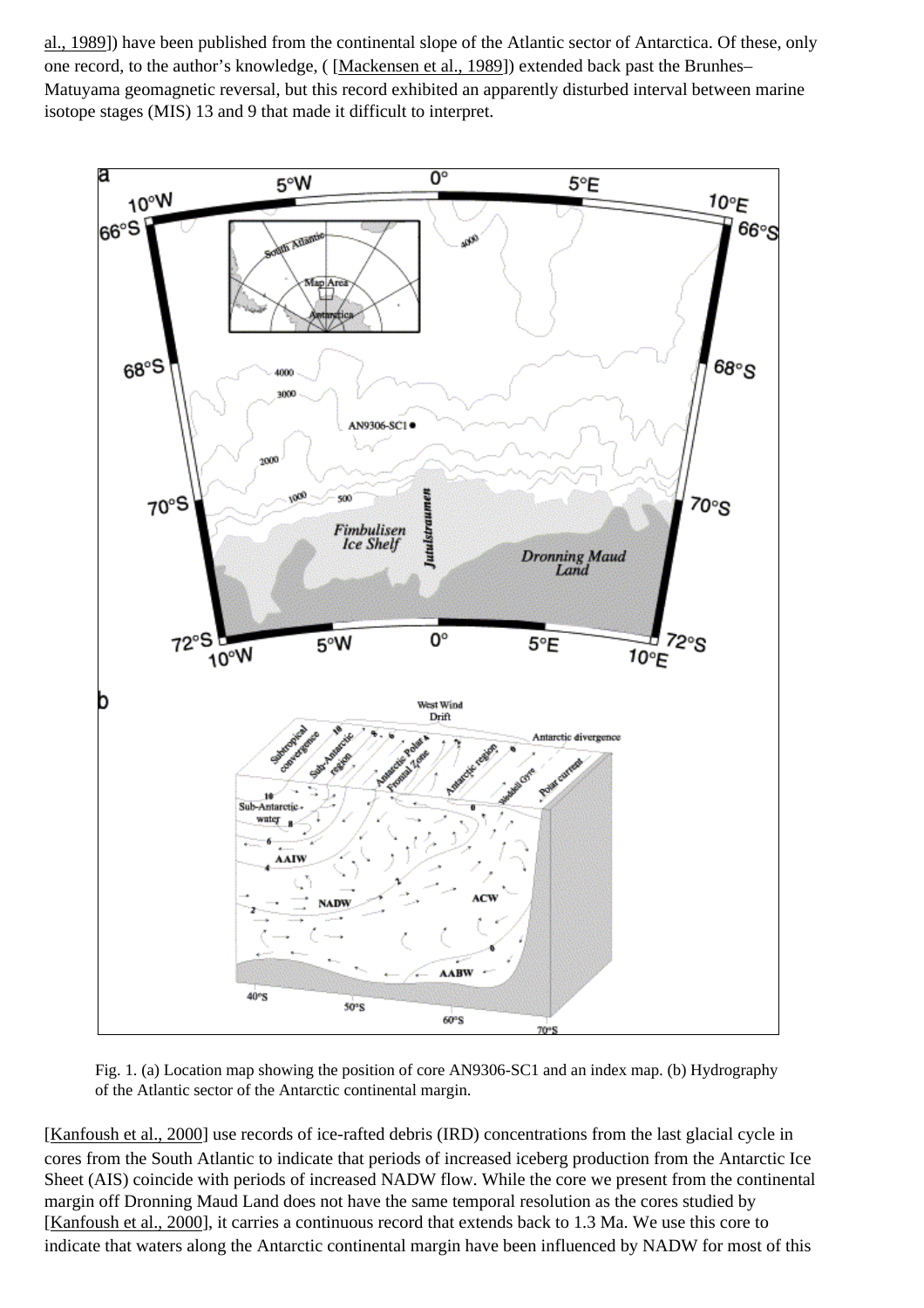period, and that the apparent degree of influence reflects the NADW production in the Atlantic ocean.

# **2. Material and methods**

Cores AN9306-SC1 and AN9306-GC1 were retrieved from 2420 m water depth (position: 1°3′W, 69°13.4′S). The core site [\(Fig. 1a\)](#page-0-0) was located on a bathymetric high in order to avoid potential problems related to downslope mass movements and erosion. The sediments at the site are seismically well stratified on  $4\times40$  cu in air gun and 3.5-kHz records. The Trolltunga ice tongue covered the site before this broke off during 1967, and was initially sampled to attempt to find a sedimentary record to characterise the behaviour of this glacial feature. Core AN9306-GC1 (6 m length) was retrieved using a traditional gravity corer as a test of the seafloor conditions before AN9306-SC1 (12.5 m length) was retrieved using a Selcorer®. This corer utilises the water pressure at the seafloor to hammer itself into the sediments. After retrieval the cores were cut into 1 m long sections and kept cool and upright until opening and splitting onshore. Before splitting, whole core magnetic susceptibility was determined by running the core sections through a 12.5 cm diameter circular Bartington sensor (MS2C), using an automatic transportation and recording system. This enabled correlation of the two cores. However, the gravity core was only used for preliminary amino acid age determinations before work on the Selcore was initiated. After splitting, core AN9306-SC1 was sampled continuously for palaeomagnetic analyses by pressing plastic boxes (2.2×2.2×2.0 cm) vertically into the cleaned surfaces of the split core sections. These samples, with a few additions, were also used for water contents, grain size, total carbon (TC) and total organic carbon (TOC) and stable isotope analyses.

Magnetic susceptibility was measured on the samples using a Kappabridge KLY-2 (Agico). Magnetic coercivity and thermal unblocking spectra were used to investigate the magnetic mineralogy. The direction and intensity of the natural remanent magnetisation were determined on a three-axis Cryogenic magnetometer (CCL GM400/500), located in a low-field room (*H* AMBIENT=200 nT). A pilot suite of 54 samples was alternating field (AF) demagnetised in 5–10-mT steps in a mu-metal shielded two-axis tumbler to 60 mT. A spurious component was removed in most samples after 5–15 mT AF demagnetisation, above which orthogonal plots show a straight line to the origin. Medium destructive fields ranged between 10 and 60 mT. The softest magnetisations were associated with intervals carrying inferred geomagnetic excursions. All remaining samples (460) were subsequently demagnetised in 40 mT.

Approximately 20 tests of *Neogloboquadrina pachyderma* (*sin*) were picked from each of the 521 palaeomagnetic samples. Oxygen and carbon stable isotopes were measured on these in a Finnigan MAT 251 mass spectrometer at the stable isotope laboratory, University of Bergen.

Grain sizes were determined by sieving through 2-mm and  $63-\mu$ m sieves.

The IRD content was determined by examining radiographs and counting grains larger than 2 mm in every other 2-cm section of the core.

TC contents were measured in a LECO LR 12 Carbon Determinator by combustion of approx. 500 mg of bulk sediment. TOC was analysed after dissolution of the carbonate in diluted (0.1 M) hydrochloric acid, washing in distilled water and drying. Calcium carbonate content is calculated as per cent of dry bulk sediment weight, by the equation

#### $CaCO<sub>3</sub>= (TC-TOC)8.33$

and is presented as per cent of dry bulk sediment.

<sup>14</sup>C Accelerator mass spectrometer (AMS) ages were determined at 21 and 67 cm depth ([Table 1](#page-0-0)) from about 15 mg of *Neogloboquadrina pachyderma* (*sin*) tests picked from samples of between 2 and 5 cm length of core. The 14C AMS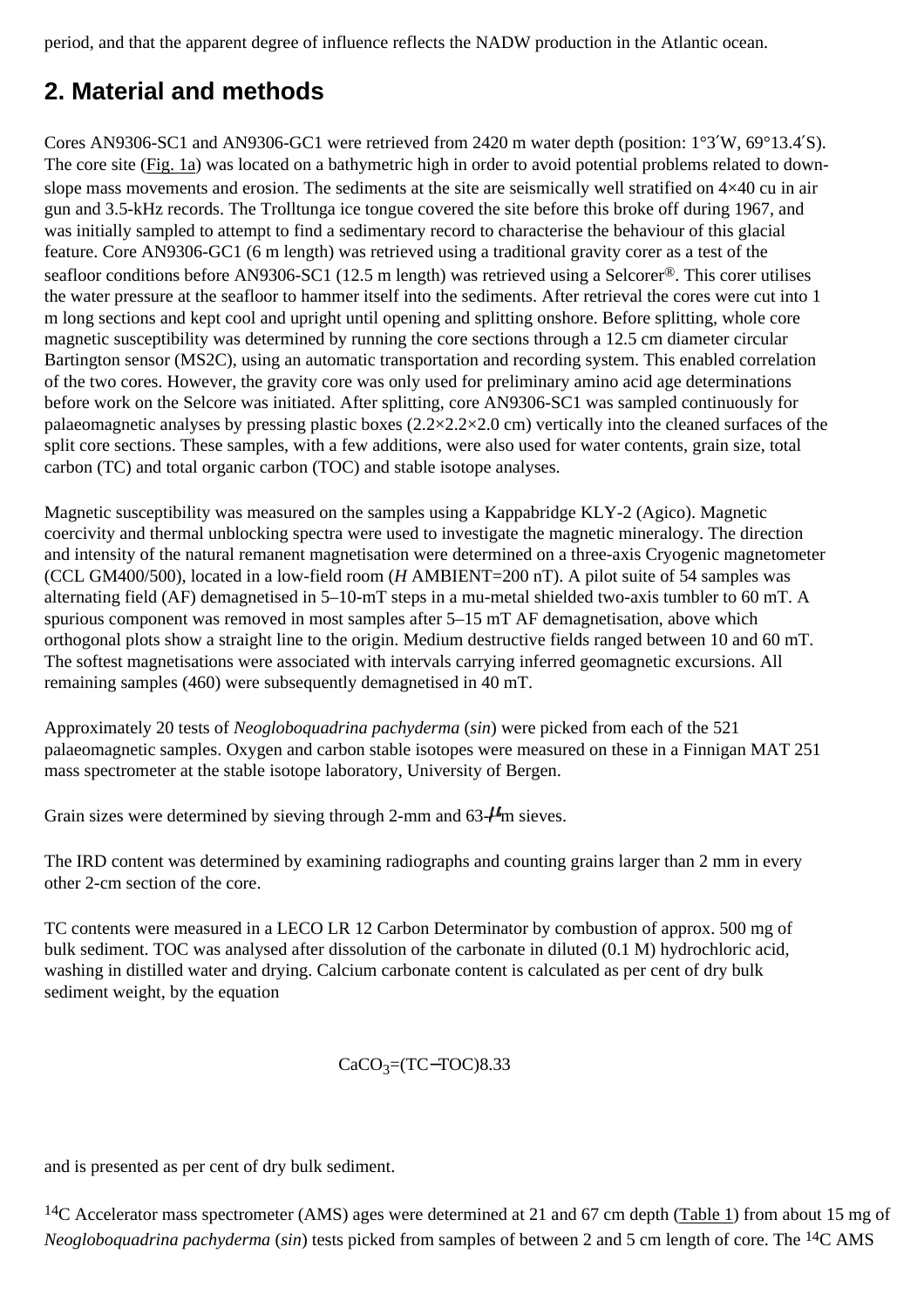dating itself was performed by Beta Analytic, Florida.

| Depth           | Age    | Error  | Alle/lle | Lab no.         | Comment         |
|-----------------|--------|--------|----------|-----------------|-----------------|
| $\rm (cm)$      | (yT)   | (yr)   |          |                 |                 |
| $\overline{21}$ | 17800  | 100    | NA       | Beta 80857      | AMS             |
| 67              | 34470  | 480    | NA       | Beta 80858      | AMS             |
| 54.6            | 45000  | 10000  | 0.046    | <b>BAL 3256</b> | AA              |
| 98.6            | 92000  | 11 000 | 0.083    | <b>BAL 3013</b> | AA gravity core |
| 103.6           | 95000  | 9000   | 0.085    | <b>BAL 3223</b> | AA              |
| 131             | 158000 | 21000  | 0.132    | <b>BAL 3224</b> | AA              |
| 184.7           | 180000 | 21 000 | 0.148    | <b>BAL 3257</b> | AA              |
| 203.5           | 202000 | 23500  | 0.164    | <b>BAL 3225</b> | AA              |
| 240.3           | 225000 | 31500  | 0.183    | <b>BAL 3258</b> | AA              |
| 312.6           | 320000 | 32000  | 0.254    | <b>BAL 3017</b> | AA gravity core |

Table 1. Results of <sup>14</sup>C AMS dates and amino acid age estimates

AMS dates are indicated by 'AMS' in the comment column, whereas amino acid analyses are indicated by 'AA'. 'AA gravity core' data are from a gravity core (AN9306-GC1) taken at the same site.

Amino acid ratios D-alloisoleucine/L-isoleucine (Alle/Ile) were also determined on tests of *Neogloboquadrina pachyderma* (*sin*) using an automatic ion exchange amino acid analyser at the Bergen Amino Acid Laboratory. The Alle/ Ile ratio is between 0.01 and 0.02 in living organisms, but approaches 1.3 at chemical equilibrium. The equilibrium is achieved through a racemisation reaction that depends on both time and temperature and on the species on which the analyses are performed. Thus the temperature must be known or assumed in order to obtain an age. Hydrographic sections [\(Fig. 1b](#page-0-0)) indicate that the present water temperature at the sample site is close to 0°C. Because of the importance of the colder glacial periods we have assumed an average seafloor temperature of −1.5°C (i.e. close to freezing point) for the age calculations. The amino acid ages were obtained from the Alle/Ile ratios by using the methods and reaction kinetics outlined in [[Haugen and Sejrup, 1992](#page-0-0)].

### **2.1. Spectral analyses**

Spectral analyses and cross-correlations were performed using the SPECTRUM program ([\[Schulz and Stattegger,](#page-0-0)  [1997](#page-0-0)]). The program was especially developed for unevenly spaced time series, and eliminates the need for interpolations to regular intervals.

### **3. Results**

### **3.1. Age determination**

[Fig. 2a,b](#page-0-0) shows the results. A time frame for sediment accumulation is conveyed from the palaeomagnetic inclinations that define the Brunhes/Matuyama boundary (B/M) at 780 kyr (780 cm core depth). Below the Jaramillo normal polarity sub-chron (J) at 0.986±0.005 Ma to 1.053±0.006 Ma ([\[Singer et al., 1999\]](#page-0-0)) (962–1032 cm core depth), a short shallow inclination interval within the Matuyama reversed chron is interpreted to represent the Cobb Mountain (CM) excursion, dated to 1.19 Ma (1122–1136 cm core depth) and with a duration of 25 kyr ( [[Shackleton et al., 1990](#page-0-0)]). We also believe that the fluctuation in inclination at 460 ka (460–480 cm core depth) represents the Emperor magnetic (EM) excursion and the spike at 1.105 Ma (1056 cm core depth) is the Punaruu event (PU) ( [[Singer et al., 1999](#page-0-0)]). Further refinement of the age model is obtained through correlation with the oxygen isotope curve from ODP Site 846 ( [\[Mix et al., 1995](#page-0-0)]) and the deuterium results ( [Fig. 2b](#page-0-0)) from the Vostok ice core ( [[Petit et al., 1999](#page-0-0)]).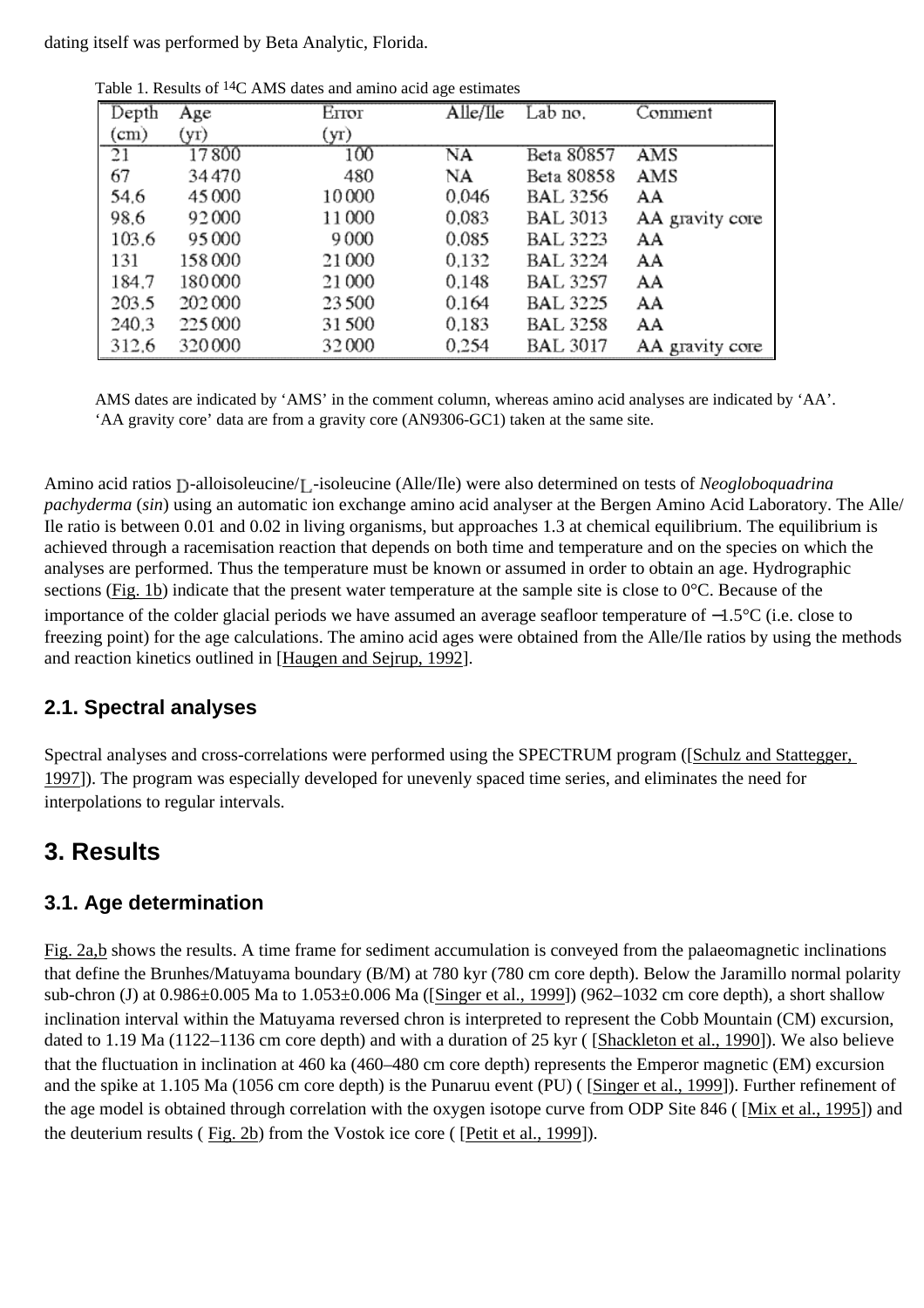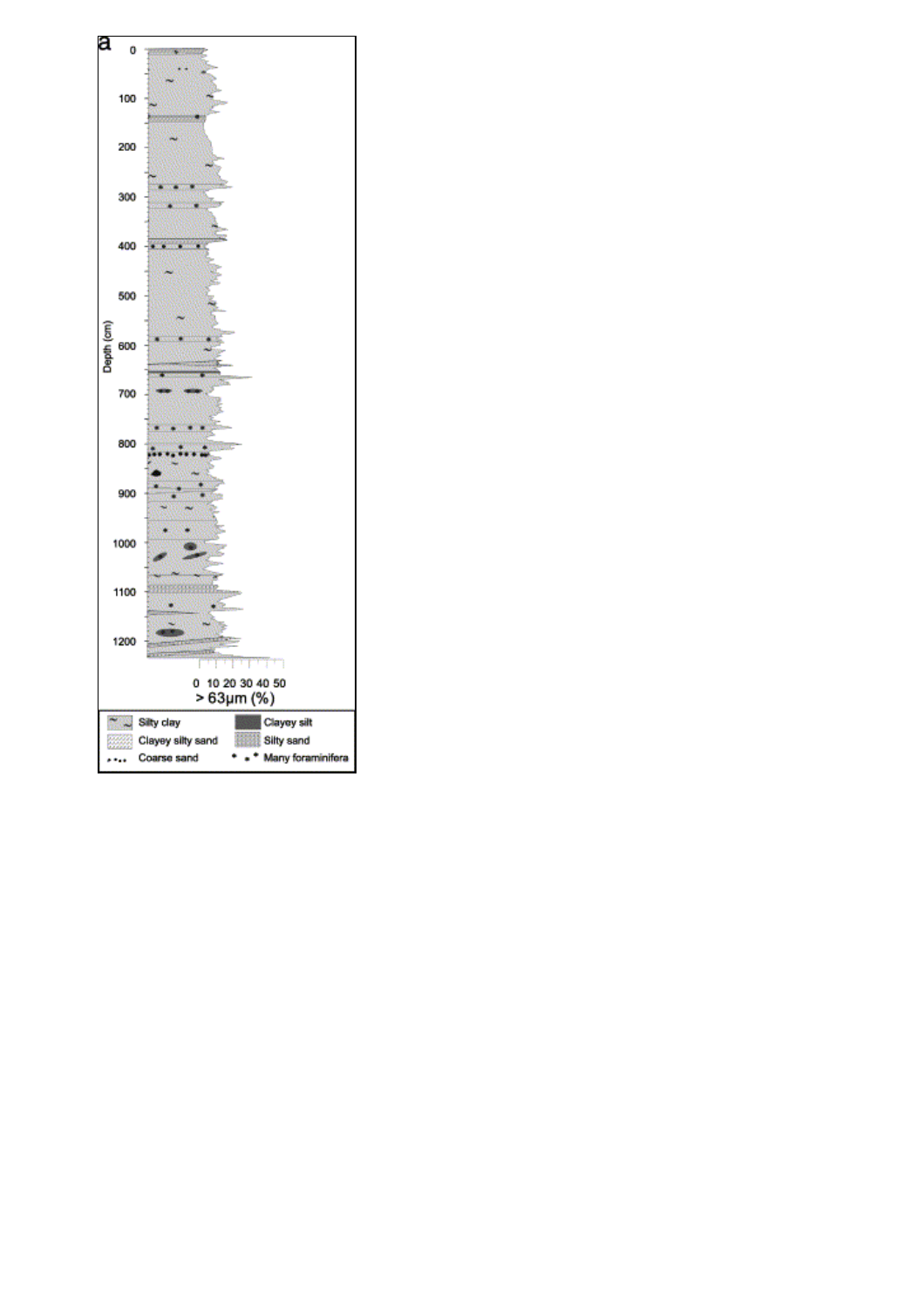

Fig. 2. (a) Lithostratigraphic column based on visual descriptions. The sand content has been used as the right-hand edge of the column. (b) The results of the analyses performed during this study. Deuterium results from the Vostok ([\[Petit et al., 1999](#page-0-0)]) ice core and  $\delta^{18}$ O results from [[Mix et al., 1995\]](#page-0-0) are shown for comparison. Odd-numbered MISs are indicated above the oxygen isotope curve. The shaded regions indicate reversed magnetic polarity.

Amino acid analyses [\(Fig. 3](#page-0-0)) support the age model. The age model indicates that most of the Holocene is missing from the core. We believe this is because the coring procedure involved 5–10 m of free fall. Some compression of the sediment stratigraphy or refusal of the corer near the end of penetration is also likely as penetration was in excess of 15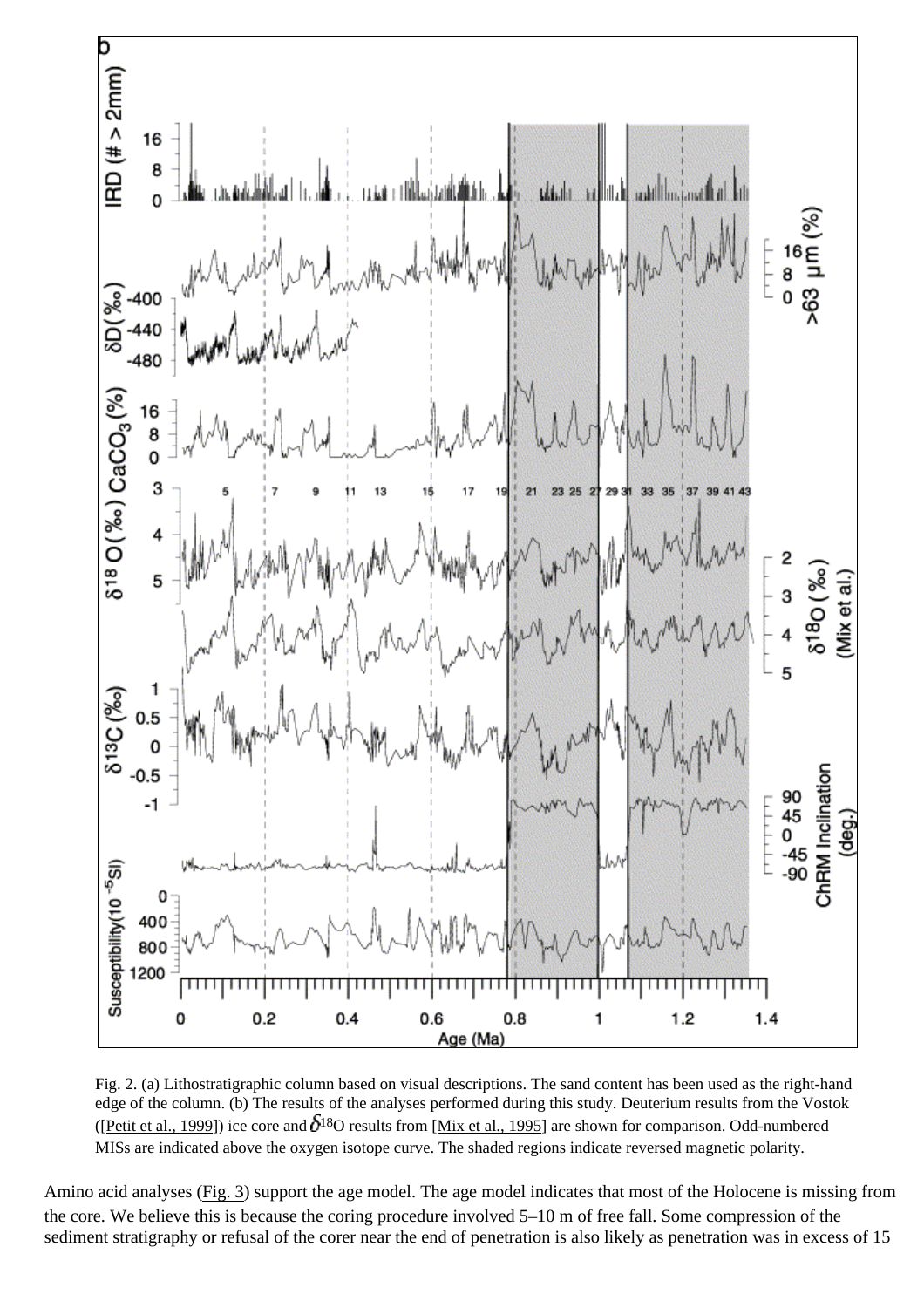m, whereas the recovery was 12.5 m. No gaps occur in the recovered core and the age model indicates a sedimentation rate of about 1 cm/1000 yr.



Fig. 3. Time/depth model developed for the upper 800 cm of the core. The Brunhes/Matuyama (B/M) boundary and the Emperor magnetic excursion are indicated. Filled black circles are the results of  $14C$  analyses, whereas open circles with error bars are the results of the amino acid ages.

#### **3.2. Carbon isotopes**

The  $\delta^{13}$ C curve ([Fig. 4](#page-0-0)) shows glacial to interglacial changes that are similar to deep sea records from the central Atlantic (e.g. ODP Site 607, [\[Raymo et al., 1997](#page-0-0)]). The curve varies between −0.62 and 1.09‰ whereas results from Site 607 are between −0.81 and 1.16‰. The averages are 0.12 and 0.37‰ respectively.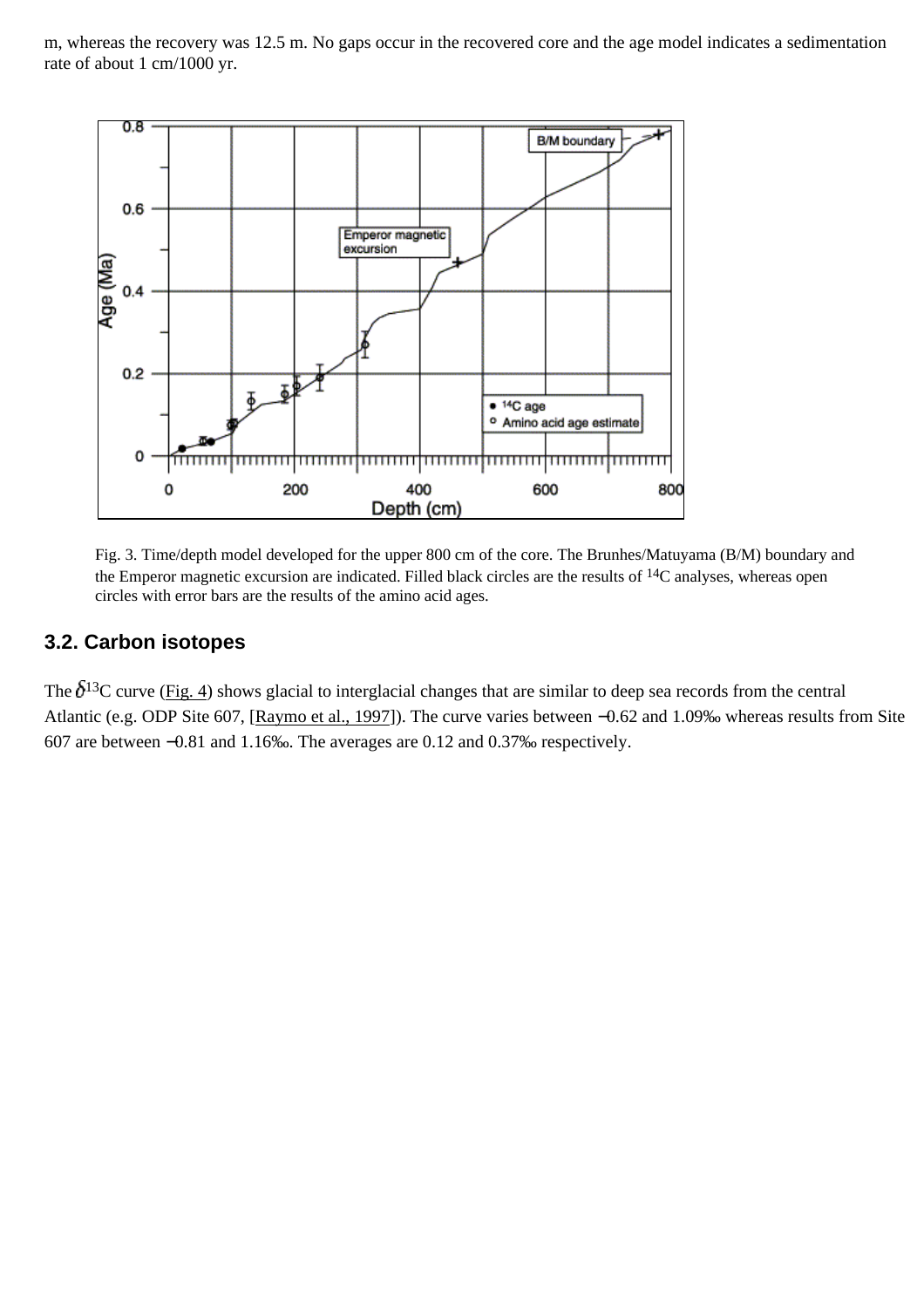

Fig. 4.  $\delta^{13}$ C development compared to ODP Sites 552, 677 and 607. Site 607 is in the central Atlantic Ocean, Site 552 in the North Atlantic and Site 677 in the Pacific Ocean. Our results are the thick curves on each panel.

#### **3.3. Carbonate and organic carbon variability**

Organic carbon contents are persistently low, less than 1%, throughout the core. The inorganic carbon (carbonate) is almost exclusively the cause of variations in TC content. Visual inspection has revealed that high carbonate contents are found in intervals where there is a very high concentration of *Neogloboquadrina pachyderma* (*sin*), the dominating foraminiferal species in the samples. This influence also shows up in the parallelism between the carbonate curve and the content of sand-sized particles (%  $>63$   $\mu$ m and includes foraminifera) ([Fig. 2](#page-0-0) and [Fig. 3\)](#page-0-0). From the base of the core (MIS 43) up to MIS 15, the carbonate curve has peaks that correspond to  $\delta^{18}$ O minima and  $\delta^{13}$ C maxima during interglacial periods ([Fig. 2b](#page-0-0)). Carbonate contents are generally higher in the lower section of the core. The mid-Pleistocene transition between about 1.0 and 0.6 Ma demonstrates a change from a period with a persistent carbonate content of more than 1– 2% to a record containing periods without measurable carbonate. From MIS 13 to the present interglacial, carbonate contents have been low during the interglacials, close to 0 at their terminations. The transition is accompanied by the expected change in the spectral content with an increase in the relative energy of the 100-kyr signal ( [Fig. 5](#page-0-0)). The carbonate curve shows a much clearer dominance of the 40-kyr cycle prior to the transition than the  $\delta^{18}$ O results ([Fig. 6](#page-0-0)).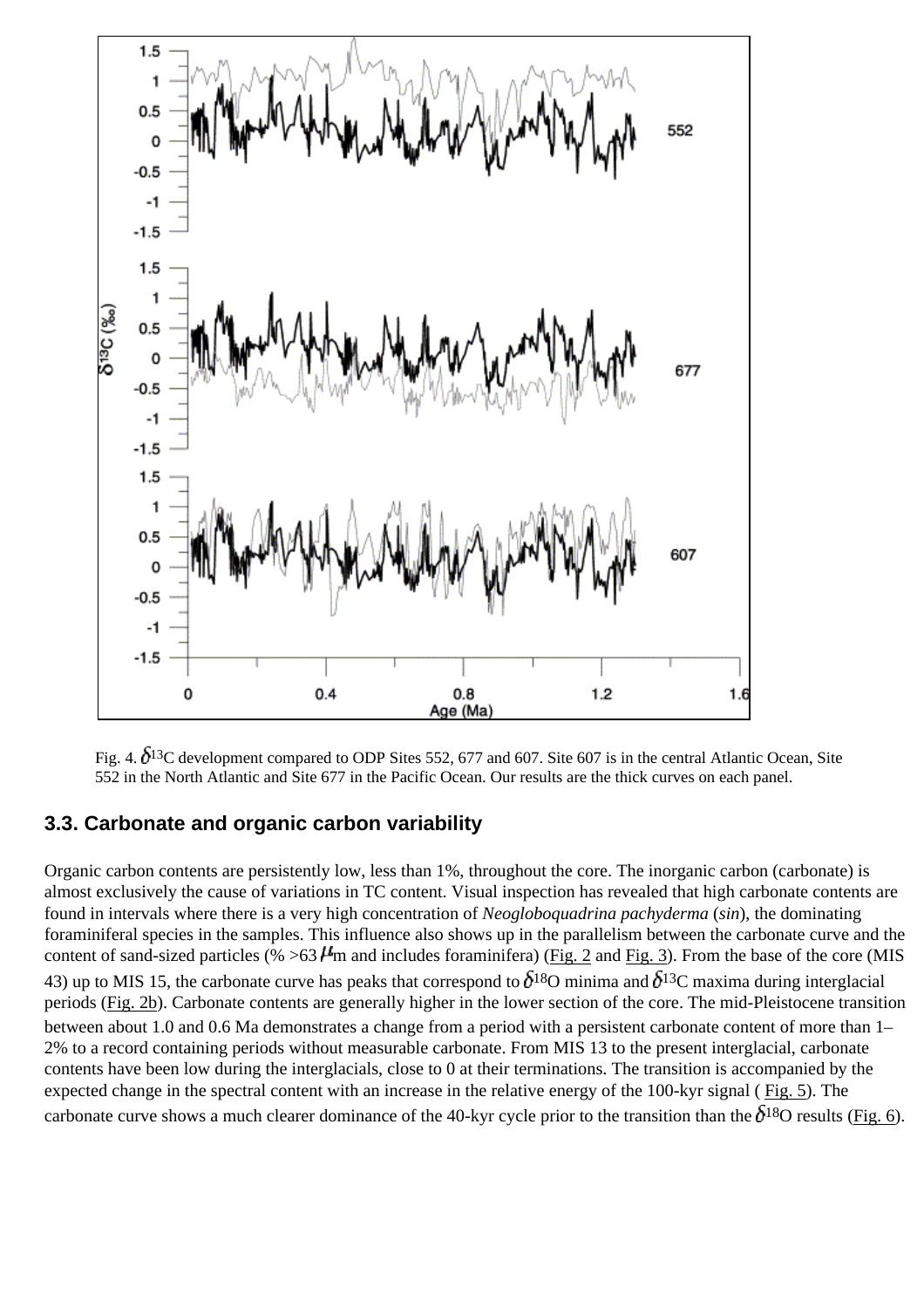

Fig. 5. Spectral analyses using SPECTRUM ([[Schulz and Stattegger, 1997\]](#page-0-0)) of the carbonate analyses. The change from the dominant 100-kyr periodicity (10/Ma) to the 40-kyr periodicity (25/Ma) from the upper (0–0.6 Ma) to the lower panel (0.6–1.35 Ma) is evident.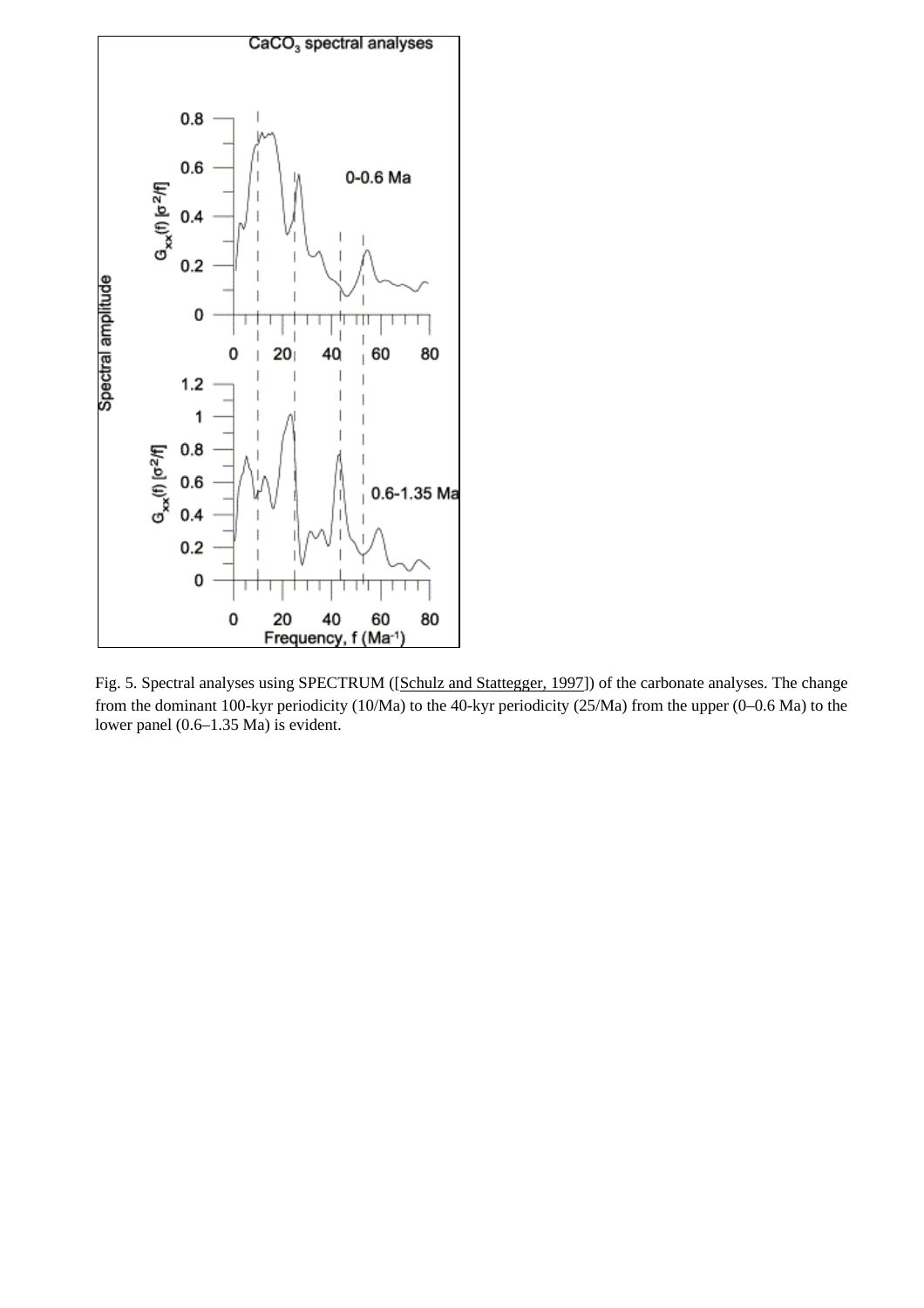

Fig. 6. Spectral analyses using SPECTRUM ([[Schulz and Stattegger, 1997\]](#page-0-0)) of the  $\delta^{18}$ O results. The oxygen isotopes do not show as marked a difference between the dominating 100-kyr (10/Ma) and 40-kyr (25/Ma) cyclicity as do the carbonate results ([Fig. 5](#page-0-0)) for the periods 0–0.6 Ma and 0.6–1.35 Ma respectively.

#### **3.4. Magnetic susceptibility**

The magnetic susceptibility is mostly attributable to the magnetite content in the finest fraction of the sediment [\(Fig. 7](#page-0-0)). Transport of fine sediments along Dronning Maud Land is mostly by ocean currents ([[Diekmann and Kuhn, 1999](#page-0-0)]). The magnetic susceptibility is therefore a proxy of the relative importance of ocean currents on the sedimentation at the site. The magnetic susceptibilities can be seen to be lower (note reversed scale on figure) during periods with carbonate peaks. The decrease from more carbonate-poor intervals is, however, greater than can be accounted for by dilution of the magnetic minerals by carbonate alone and suggests that there is also a change in sediment provenance involved. The less productive, carbonate-poor periods have higher magnetic mineral content and may be from a greater contribution from the Proterozoic volcanic rocks and mafic intrusives on Dronning Maud Land ( [[Tingey, 1991\]](#page-0-0)). We interpret this as an indication of the increased contribution of glacially derived sediments during the glacials.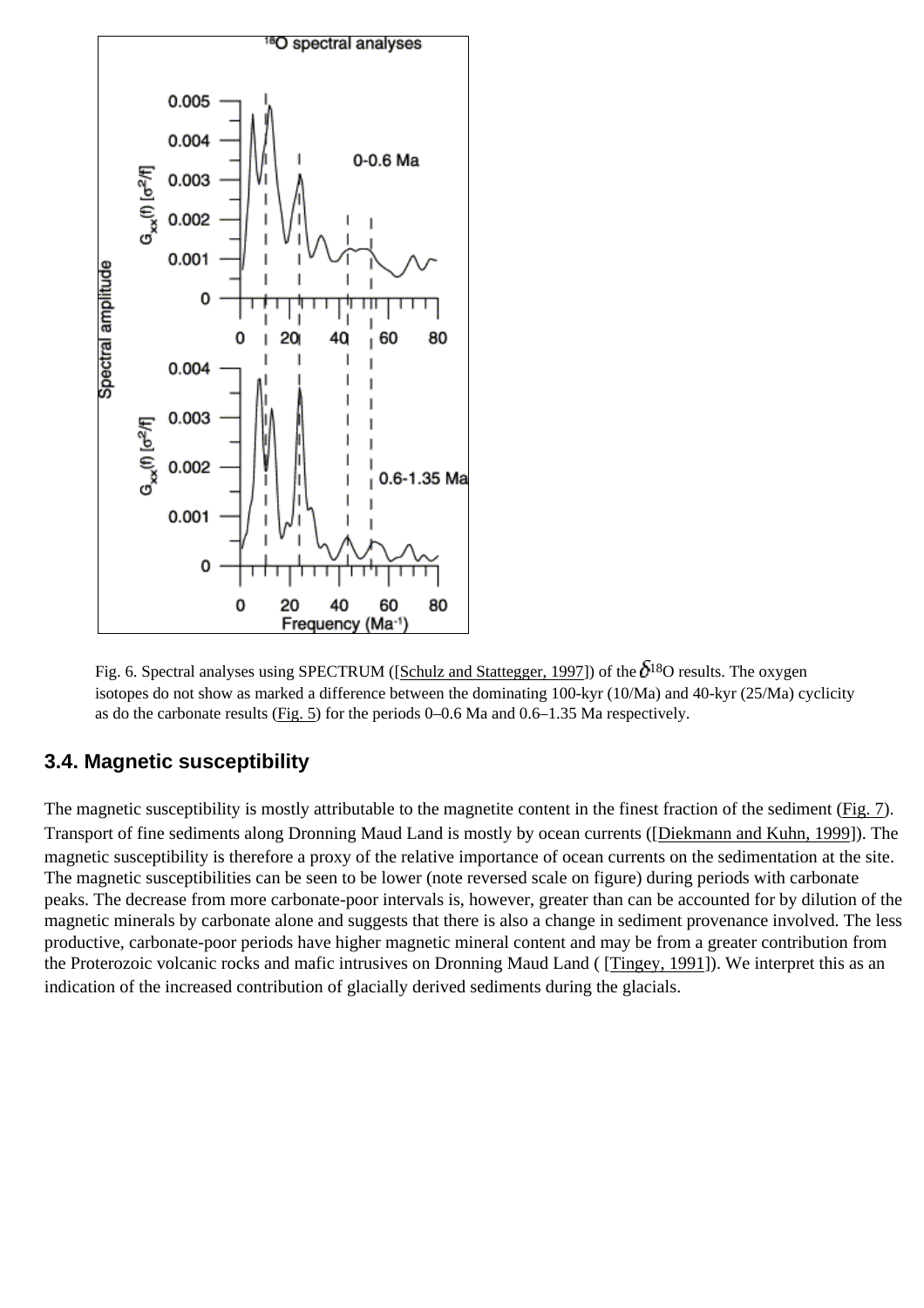

Fig. 7. Typical thermomagnetic curve of dried bulk sample (342 cm) heated in air (20°C/min) in a field of 450 mT. The heating curve exhibits a typical maghaemite inversion feature around 350°C, followed by a Curie point of around 590°C attributed to magnetite. The slightly lower Curie point defined by the cooling curve is attributed to thermal hysteresis.

#### **3.5. Ice-rafted debris**

The trends in the IRD data broadly follow the interglacial–glacial cycles, with interglacial periods having a somewhat higher concentration than the glacial periods for the last 400 kyr. However, the trend for the part of the core older than 1 Myr shows the opposite trend, with glacial periods associated with more IRD. During MIS 11 there was an extended period with very little IRD. The IRD-poor interval around 0.8 Ma corresponds to an interval with very high carbonate contents and may therefore be due to dilution by a high rate of biogenic sedimentation.

### **4. Discussion**

[\[Matsumoto et al., 2001](#page-0-0)] use  $\delta^{18}$ O analyses of foraminifera to show that the present upwelling of Circumpolar Deep Water and NADW south of the APF ([Fig. 1](#page-0-0)) and along the Antarctic continental margin also occurred during the last glacial maximum. They argue that this is because the position of the APF is governed by bathymetry and continental configurations combined with predominantly westerly, circumpolar winds. We explore this further back in time by examining the influence of NADW at our core site. The present upwelling means that the surface waters along the Antarctic continental margin are influenced by similar water masses to those at depth below the APF ( [Fig. 1\)](#page-0-0). Similarities in the development observed in our core and from the neighbourhood of the APF will therefore indicate a persistent influence from NADW.

Our core contains carbonate-depleted intervals that we, as do [\[Grobe and Mackensen, 1992\]](#page-0-0), interpret to be a response to dissolution rather than non-deposition. [[Hodell et al., 2001](#page-0-0)] interpret similar dissolution events at ODP Site 1089, near the APF, to be the result of adjustments of the lysocline. These dissolution events occur at the transition between interglacials and glacials in a manner similar to results obtained from cores from the Pacific and Indian oceans. At Site 1089 the  $\delta^{18}$ O signal leads the carbonate signal by 7.6 kyr ([[Hodell et al., 2001\]](#page-0-0)) and occurs during periods of most rapid changes in  $\delta^{18}$ O, i.e. the ocean volume. Our results show a similar relationship [\(Fig. 8](#page-0-0)) and we interpret this as indicating that the adjustment of the lysocline proposed by [[Hodell et al., 2001](#page-0-0)] also influenced the Antarctic continental margin and that NADW was an important factor in Antarctic oceanography for this period. The [\[Hodell et al., 2001](#page-0-0)] data go back 600 kyr. The part of our core that is older than this ( [Fig. 2](#page-0-0)) shows neither dissolution events nor a time lag between the oxygen isotope and the carbonate curves ([Fig. 9](#page-0-0)). [[Raymo et al., 1997](#page-0-0)] used  $\delta^{13}$ C records from the Atlantic and Pacific oceans to map the strength of the NADW flow and its influence during the past 1.3 Myr. We adopt their method to further explore the influence of NADW back in time. We use analyses from the planktonic species *Neogloboquadrina pachyderma* (*sin*), which live in the upper water masses, that we infer to be sensitive to changes in the intensity of upwelling along the continental margin.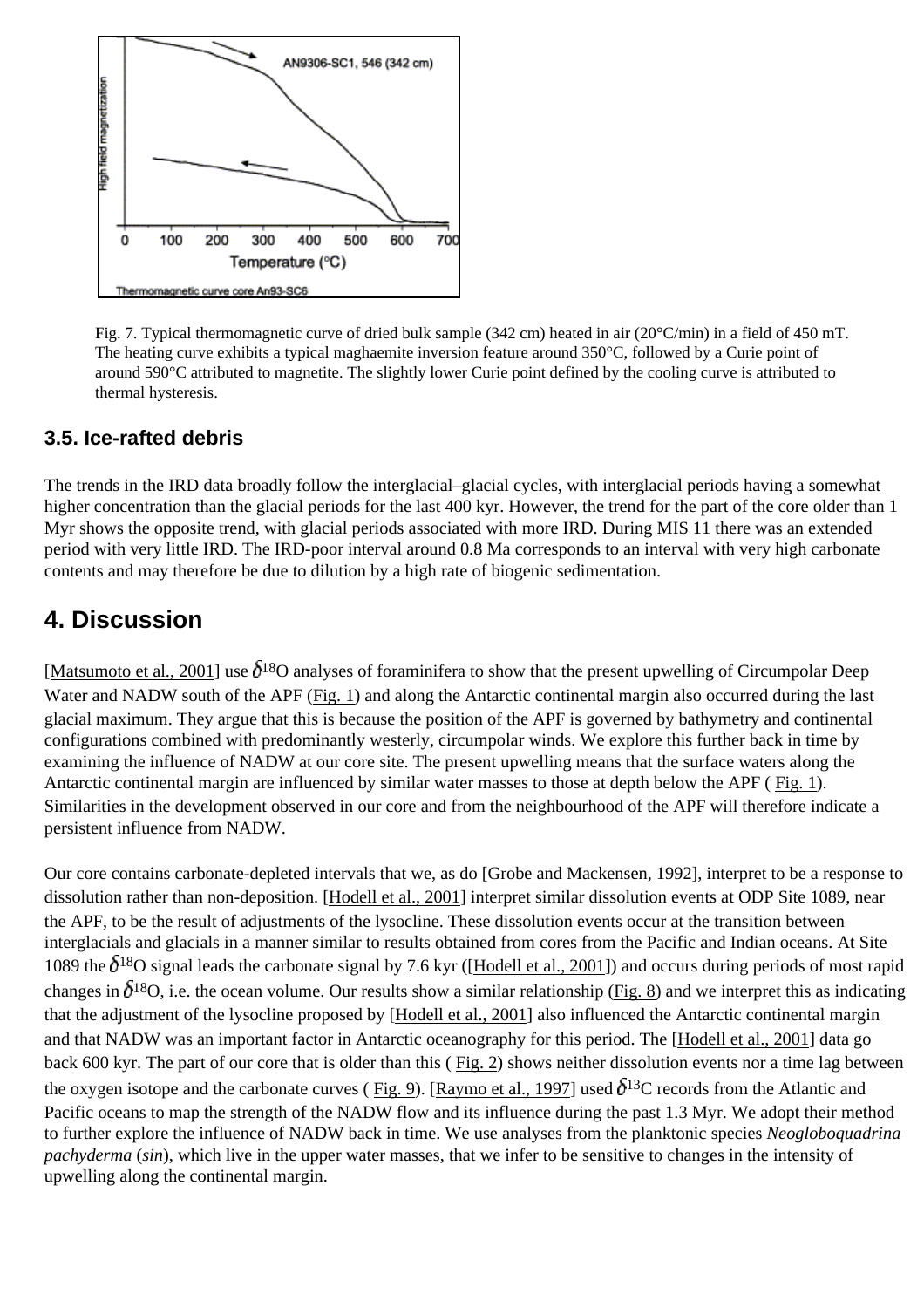

Fig. 8. Cross-spectral analyses between the carbonate analyses and the  $\delta^{18}$ O results for the period 0–0.6 Ma. The phase angle for the ~100-kyr (at ~9/Ma) peak is 45°, indicating that the  $\delta^{18}$ O signal leads the carbonate signal by ~12.5 kyr. Similar values are obtained for the other peaks (peak period×phase angle/360).



Fig. 9. Cross-spectral analyses between the carbonate analyses and the  $\delta^{18}$ O results for the period 0.6–1.35 Ma. The phase angle is about 0 for the dominating 40-kyr (25/Ma) climatic cycle.

The similarity of our  $\delta^{13}$ C results to those of ODP Site 607 in the Atlantic Ocean indicates that the upwelling of NADW plays an important role in controlling the isotopic composition found in our core. In general, our values are somewhat lower than those from Site 607, in agreement with a somewhat longer transportation path of NADW to the Antarctic continental margin. The isotopic records may, however, also be due to changes in the overall isotopic composition of the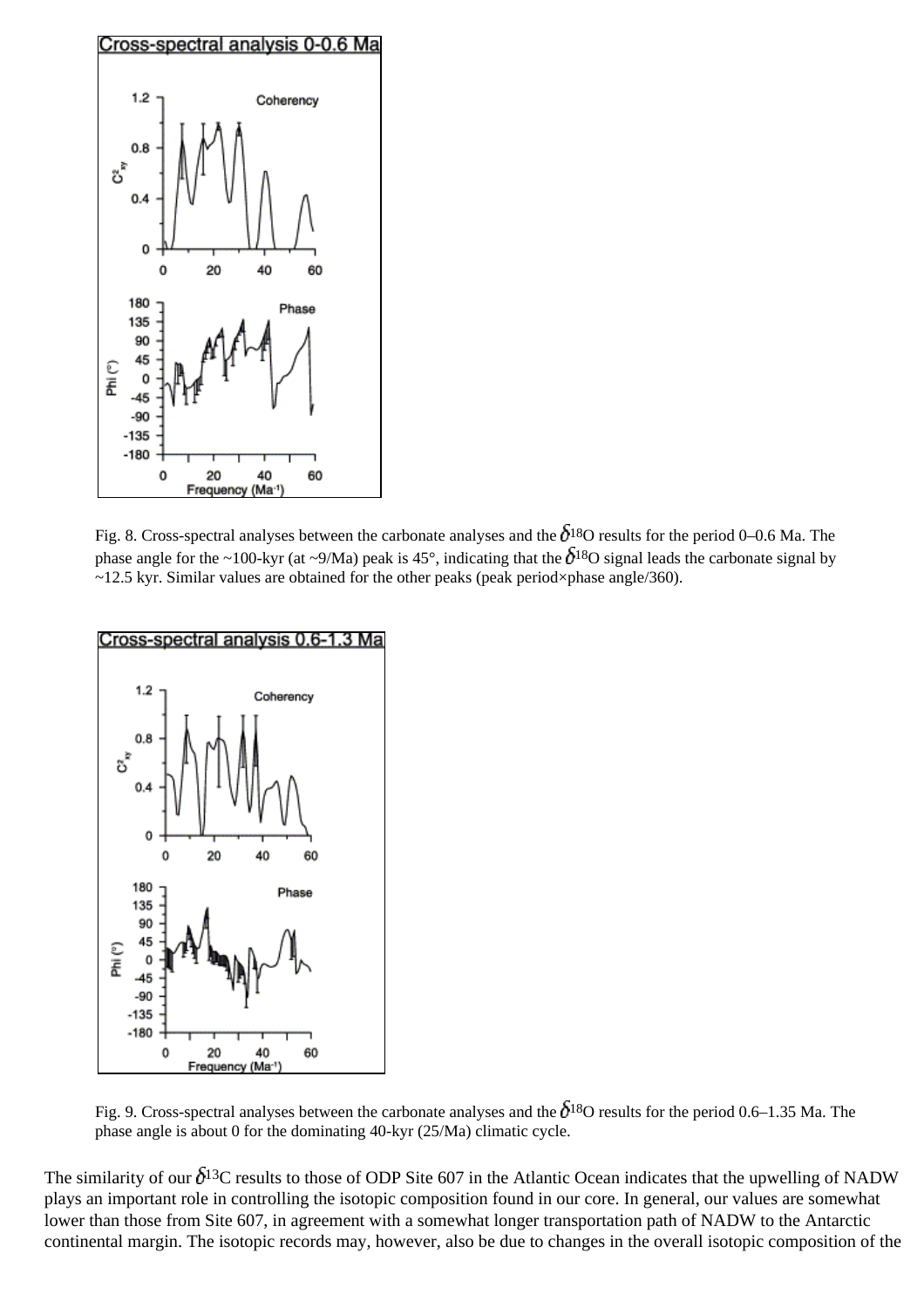oceans. To explore this further we found, in a similar manner to [[Raymo et al., 1997\]](#page-0-0), the relative strength of the NADW influence by calculating an index given by:

$$
NADW_{index} = \frac{SC6 - 677}{552 - 677}
$$

where SC6 are our  $\delta^{13}$ C results, and 552 and 677 those from ODP Sites 552 in the North Atlantic and 677 ([\[Shackleton et al., 1990\]](#page-0-0)) in the Equatorial Pacific respectively. The values used for 552 and 677 are those found by interpolating to the same age as that of the SC6 data. As can be anticipated from the isotope curves, both our data ( [Fig. 10](#page-0-0)) and those from 607 ([[Ruddiman et al., 1989](#page-0-0)]) show similar index trends, with 607 having the greatest NADW index. Both data sets show the lowest index values between about 400 kyr BP and 600 kyr BP, where they approach Pacific values. This precedes the period when the most extensive carbonate dissolution occurs, during MIS 13 and 11, and the final stage of the transition to the 100-kyr climatic cyclicity. [[Raymo et al., 1997\]](#page-0-0) show that the  $\delta^{13}C$  gradient between the Atlantic and Pacific oceans remains at about the same level for the whole study period and that the NADW<sub>index</sub>

therefore is probably a reflection of NADW influence. We thus conclude that NADW has been an important contributor to Antarctic continental margin hydrography also from 600 ka to 1.35 Ma BP, and therefore during the whole period covered by our core.

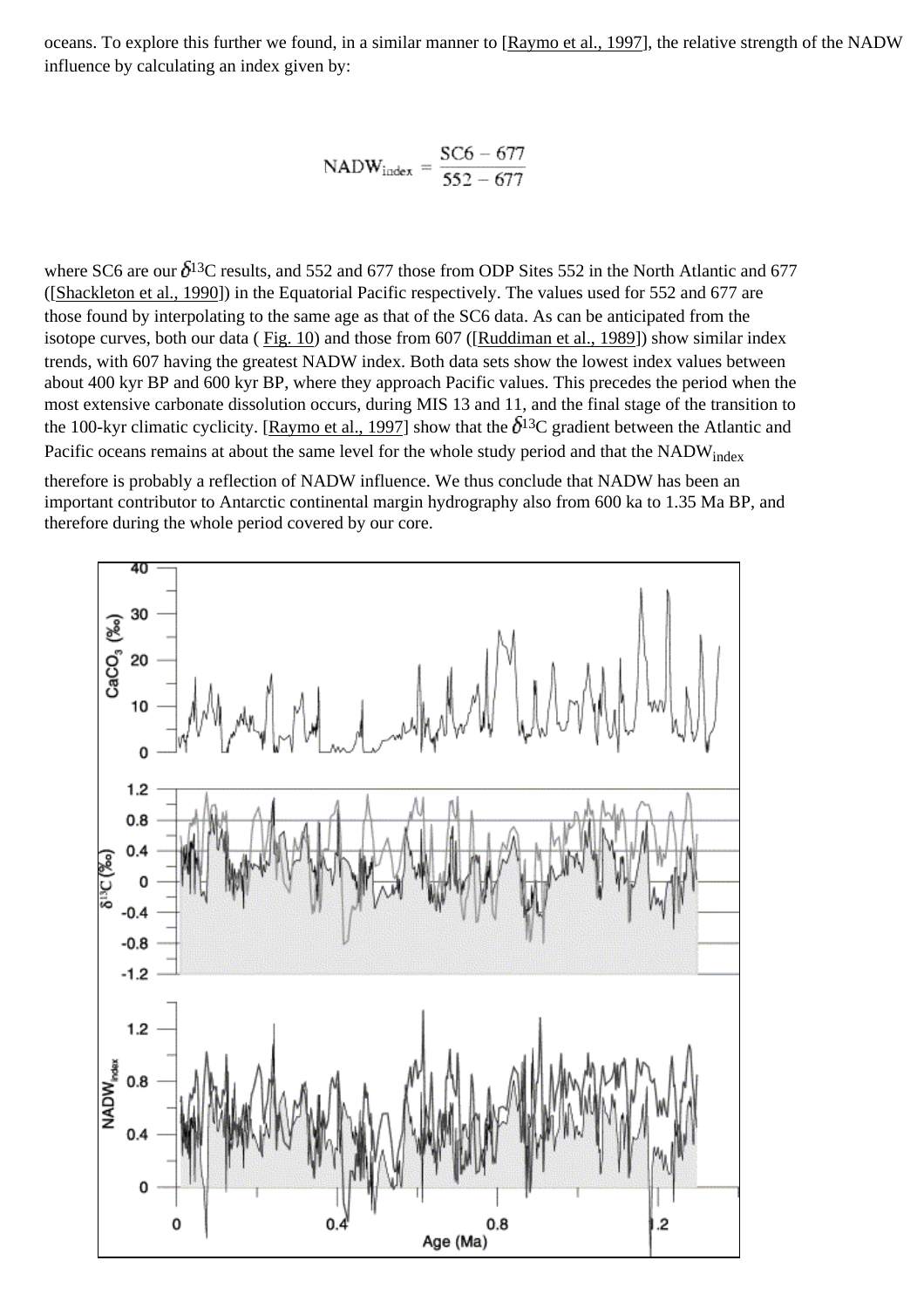Fig. 10. (Lower panel) The NADW<sub>index</sub> (see text) calculated for our core (AN9306-SC1) and ODP site 607. Our results are shaded. (Middle panel) The results of  $\delta^{13}$ C analyses of the same two cores. (Top panel) Carbonate content through our core for comparison with the lower panels.

The persistent carbonate content during this oldest part of the core means that, in the absence of changes in sedimentation rate, the carbonate signal can be interpreted as an indication of a biogenic production that was greatest during warm periods (up to 30%  $CaCO<sub>3</sub>$ ), but that was also significant (>4%) during

glacial periods identified by high  $\delta^{18}$ O values. Sea ice has an important role in limiting primary production in the Southern Ocean ([\[Bonn et al., 1998\]](#page-0-0)). The carbonate contents may therefore indicate that there were significant areas of ice-free surface waters, at least during the summers, during most of this early period, even during the glacials.

The IRD signal changes character at the mid-Pleistocene transition and indicates that the AIS may have changed its response to climatic forcing during this period. Prior to the transition, cold periods correspond to periods with higher IRD levels whereas after 400 ka, there is a trend indicating more IRD during the interglacials. [ÓCofaigh et al. \(2001\)](#page-0-0) indicate that this latter trend is the result of reduced sedimentation rates during the interglacials. [Fig. 3](#page-0-0) shows that there was a high sedimentation rate during MIS 11 and 13 that can explain the lack of IRD. However, the shorter climatic cyclicity and the temporal resolution of our age model means that we are unable to differentiate between sedimentation rates during cold and warm periods for the older part of the core. One speculation is that there was, prior to the mid-Pleistocene transition, a dilution during interglacials that was due to an increased supply of meltwater-derived sediments.

MIS 11 has been proposed to have been oceanographically anomalous ([\[Raymo et al., 1997](#page-0-0) and [Hall et](#page-0-0) [al., 2001](#page-0-0)]) or exceptionally long. Our data indicate an oceanographic situation characterised by an especially low NADW<sub>index</sub> that appears to end in conjunction with the carbonate dissolution events during MIS 11 and 13.

Whether the extended dissolution is truly a demonstration of a global oceanographic anomaly at the end of the mid-Pleistocene transition or not, cannot be clarified from our data, but the phenomenon does appear to be characteristic of the Atlantic sector of the Southern Ocean as [[Mackensen et al., 1989](#page-0-0)] presented similar results for this period.

# **5. Conclusions**

The investigated core shows a complete record from about 8 ka to 1.35 Ma. The influence from NADW, as seen from the NADWindex ([\[Raymo et al., 1997\]](#page-0-0)), parallels the index values in the central Atlantic Ocean and shows that the continental shelf off Dronning Maud Land appears to have been influenced by upwelling of NADW for the whole of this period.

The influence from NADW was at its lowest during the mid-Pleistocene transition.

Temporally extended and/or intense carbonate dissolution during MIS 11 and 13 followed this period with low NADW<sub>index</sub> values. Both these and shorter or less intense periods of carbonate dissolution, which

occurred during the interglacial to glacial transitions after MIS 11, are interpreted to be due to a shallowing of the lysocline. The similarity to the dissolution events reported from ODP Site 1089, near the APF ([[Hodell et al., 2001\]](#page-0-0)), demonstrates the oceanographic connection implied by the upwelling of NADW.

The persistent carbonate contents in the sediments older than the mid-Pleistocene transition indicate that there was significant primary production and therefore open water even during the coldest (glacial) conditions at this time.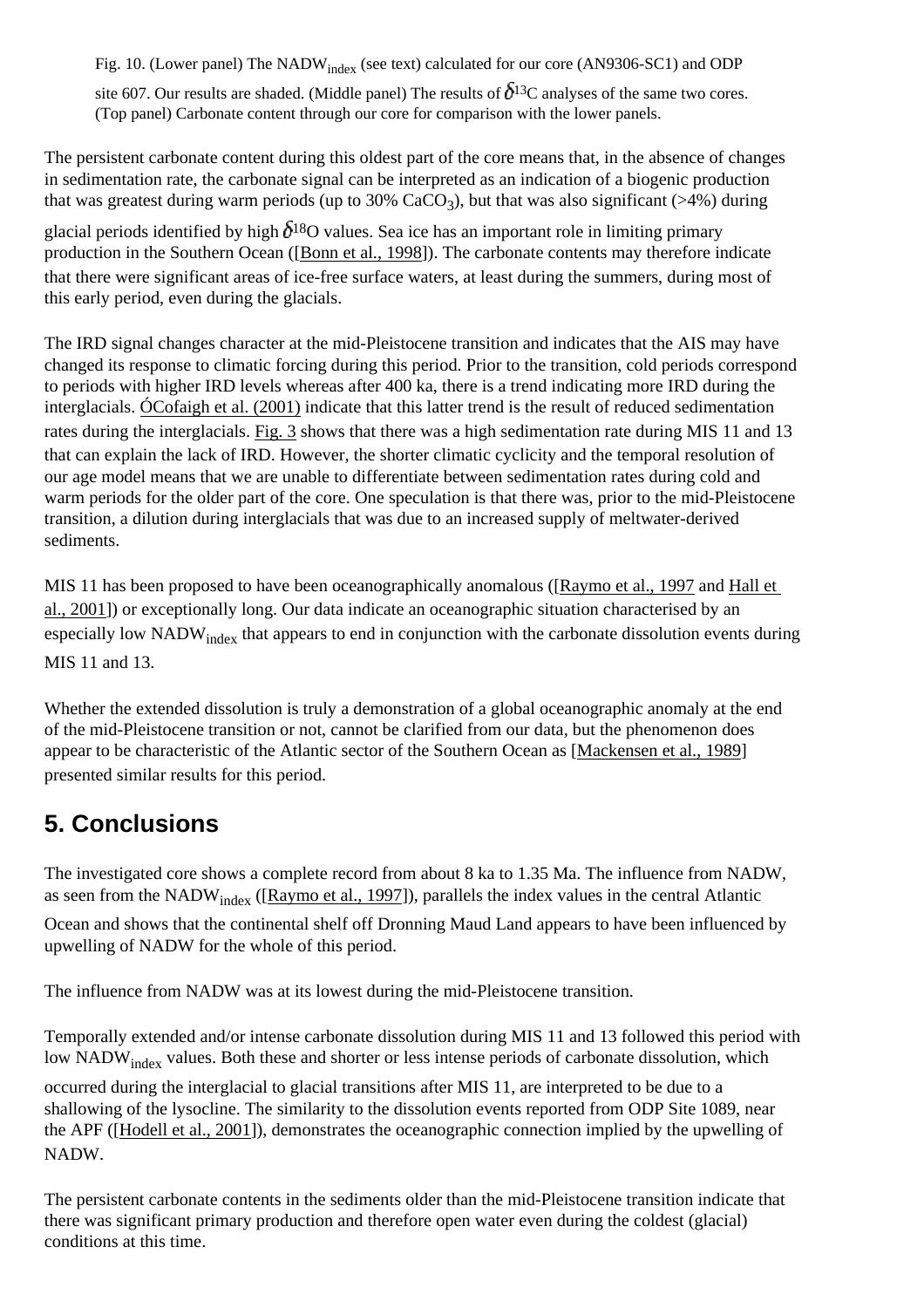The IRD concentration after the mid-Pleistocene transition is somewhat higher during interglacials whereas the opposite is true prior to it. A speculation is that this is because sedimentation rates were low during interglacials after the transition, whereas they may have been somewhat higher due to a component of meltwater-derived sediments before it.

### **Acknowledgements**

We would like to thank the captain and crew of M/S *Lance* for all their help in retrieving the cores used in this study. We would also like to thank D.A. Warnke and A. Negri for their very helpful reviews.

## **References**

[Bonn et al., 1998.](#page-0-0) W.J. Bonn, F.X. Gingele, H. Grobe, A. Mackensen and D.K. Futterer, Palaeoproductivity at the Antarctic continental margin: opal and barium records for the last 400 ka. *Palaeogeogr. Palaeoclimatol. Palaeoecol.* **139** (1998), pp. 195–211.

[Broecker, 1998.](#page-0-0) W.S. Broecker, Paleocean circulation during the last deglaciation: A bipolar seesaw?. *Paleoceanography* **13** (1998), pp. 119–121.

[Diekmann and Kuhn, 1999.](#page-0-0) B. Diekmann and G. Kuhn, Provenance and dispersal of glacial-marine surface sediments in the Weddell Sea and adjoining areas, Antarctica: ice-rafting versus current transport. *Mar. Geol.* **158** (1999), pp. 209–231.

[Grobe and Mackensen, 1992.](#page-0-0) H. Grobe and A. Mackensen, Late Quaternary climatic cycles as recorded in sediments from the Antarctic continental margin. The Antarctic paleoenvironment: A perspective on global change. *AGU Antarct. Res. Ser.* **56** (1992), pp. 349–376.

[Hall et al., 2001.](#page-0-0) I.R. Hall, I.N. McCave, N.J. Shackleton, G.P. Weedon and S.E. Harris, Intensified deep Pacific inflow and ventilation in Pleistocene glacial times. *Nature* **412** (2001), pp. 809–812.

[Haugen and Sejrup, 1992.](#page-0-0) J.E. Haugen and H.P. Sejrup, isoleucine epimerization kinetics in the shell of arctica-islandica. *Norsk Geol. Tidsskr.* **72** (1992), pp. 171–180.

[Hodell et al., 2001.](#page-0-0) D.A. Hodell, C.D. Charles and F.J. Sierro, Late Pleistocene evolution of the ocean's carbonate system. *Earth Planet. Sci. Lett.* **192** (2001), pp. 109–124.

[Kanfoush et al., 2000.](#page-0-0) S.L. Kanfoush, D.A. Hodell, C.D. Charles, T.P. Gullderson, P.G. Mortyn and U.S. Ninnemann, Millennial-scale instability of the Antarctic Ice Sheet during the last glaciation. *Science* **288** (2000), pp. 1815–1818.

[Mackensen et al., 1989.](#page-0-0) A. Mackensen, H. Grobe, H.W. Hubberten, V. Spiess and D.K. Futterer, Stable isotope stratigraphy from the Antarctic Continental Margin during the last one million years. *Mar. Geol.* **87** (1989), pp. 315–321.

[Matsumoto et al., 2001.](#page-0-0) K. Matsumoto, J. Lynch-Stieglitz and R.F. Anderson, Similar glacial and Holocene Southern Ocean hydrography. *Paleoceanography* **16** (2001), pp. 1–10.

[Mix et al., 1995.](#page-0-0) Mix, A.C., Le, J., Shackleton, N.J., 1995. Benthic foraminiferal stable isotope stratigraphy of Site 846: 0–1.8 Ma. In: Pisias, N.G., Mayer, L.A., Janecek, T.R., Palmer-Julson, A., van Andel, T.H. (Eds.), Proc. ODP Sci. Results 138, 839–854.